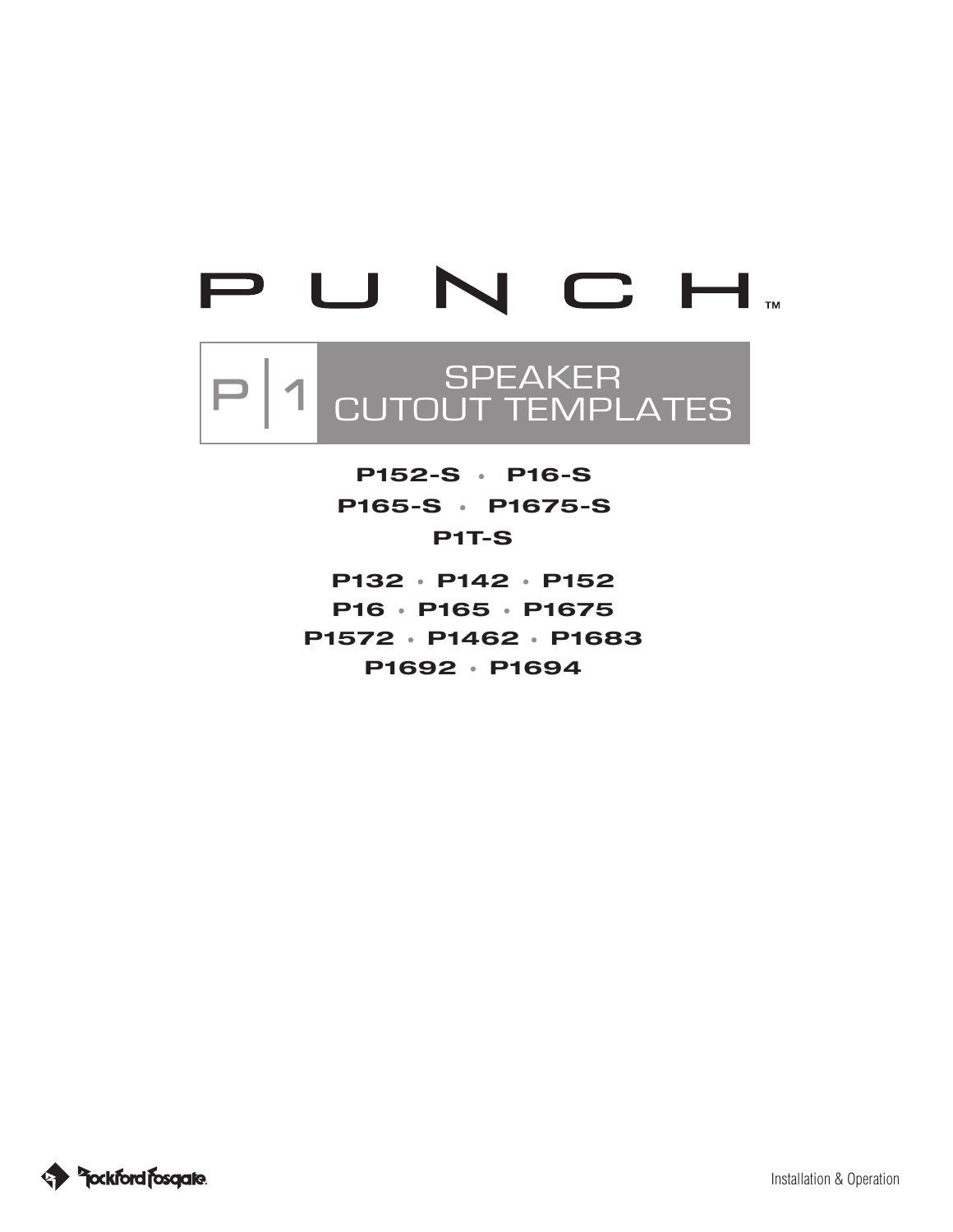#### *Dear Customer,*

*Congratulations on your purchase of the world's finest brand of car audio amplifiers. At Rockford Fosgate we are fanatics about musical reproduction at its best, and we are pleased you chose our product. Through years of engineering expertise, hand craftsmanship and critical testing procedures, we have created a wide range of products that reproduce music with all the clarity and richness you deserve.*

*For maximum performance we recommend you have your new Rockford Fosgate product installed by an Authorized Rockford Fosgate Dealer, as we provide specialized training through Rockford Technical Training Institute (RTTI). Please read your warranty and retain your receipt and original carton for possible future use.*

*Great product and competent installations are only a piece of the puzzle when it comes to your system. Make sure that your installer is using 100% authentic installation accessories from Rockford Fosgate in your installation. Rockford Fosgate has everything from RCA cables and speaker wire to power wire and battery connectors. Insist on it! After all, your new system deserves nothing but the best.*

*To add the finishing touch to your new Rockford Fosgate image order your Rockford accessories, which include everything from T-shirts to jackets.*

*Visit our web site for the latest information on all Rockford products;*  **www.rockfordfosgate.com** 

or, in the U.S. call 1-800-669-9899 or FAX 1-800-398-3985. For all other countries, call +001-480-967-3565 or FAX +001-480-966-3983.

#### **Table of Content**

- 2 Introduction
- 3-11 Installation

Cutout Templates

12 Limited Warranty Information

If, after reading your manual, you still have questions regarding this product, we recommend that you see your Rockford Fosgate dealer. If you need further assistance, you can call us direct at **1-800-669-9899**. Be sure to have your serial number, model number and date of purchase available when you call.

## **PRACTICE SAFE SOUND**

Continuous exposure to sound pressure levels over 100dB may cause permanent hearing loss. High powered auto sound systems may produce sound pressure levels well over 130dB. Use common sense and practice safe sound.

## **PRATIQUEZ UNE ÉCOUTE SANS RISQUES**

Une exposition continue à des niveaux de pression acoustique upérieurs à 100 dB peut causer une perte d'acuité auditive permanente. Les systèmes audio de forte puissance pour auto peuvent produire des niveaux de pression acoustique bien au-delà de 130 dB. Faites preuve de bon sens et pratiquez une écoute sans risques

## **PRACTIQUE EL SONIDO SEGURO**

El contacto continuo con niveles de presión de sonido superiores a 100 dB puede causar la pérdida permanente de la audición. Los sistemas de sonido de alta potencia para automóviles pueden producir niveles de presión de sonido superiores a los 130 dB. Aplique el sentido común y practique el sonido seguro.

## **PRAKTIZIEREN SIE SICHEREN SOUND**

Fortgesetzte Geräuschdruckpegel von über 100 dB können beim Menschen zu permanentem Hörverlust führen. Leistungsstarke Autosoundsysteme können Geräuschdruckpegel erzeugen, die weit über 130 dB liegen. Bitte wenden Sie gesunden Menschenverstand an und praktizieren Sie sicheren Sound.

#### **OSSERVATE LE REGOLE DEL SUONO SENZA PERICOLI**

La costante esposizione a livelli di pressione acustica al di sopra dei 100dB possono causare la perdita permanente dell'udito. I sistemi audio ad alta potenza possono produrre livelli di pressione acustica ben superiori ai 130dB. Si consiglia il buon senso e l'osservanza delle regole del suono senza pericoli

#### **Safety**

This symbol with "WARNING" is intended to alert the user to the presence of important instructions. Failure to heed the instructions  $\triangle$  WARNING will result in severe injury or death.

This symbol with "CAUTION" is intended to alert the user to the presence of important instructions. Failure to heed the instructions **A CAUTION** can result in injury or unit damage.



- To prevent injury and damage to the unit, please read and follow the instructions in this manual. We want you to enjoy this system, not get a headache.
- If you feel unsure about installing this system yourself, have it installed by a qualified Rockford Fosgate technician.
- Before installation, disconnect the battery negative (-) terminal to prevent damage to the unit, fire and/or possible injury.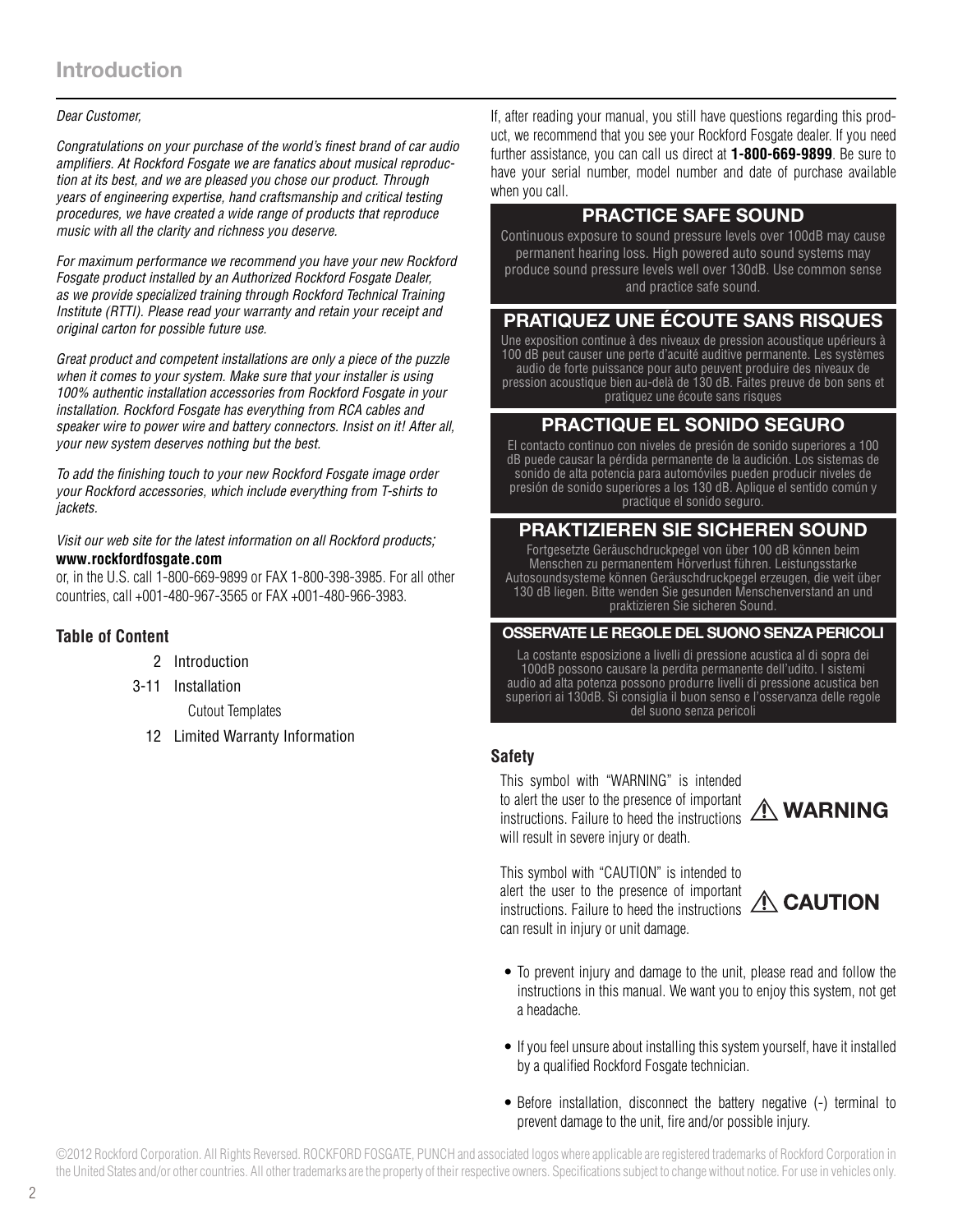### **Cutout Templates**

Use the included illustrations to achieve an accurate fitment.

1. Print on 8-1/2" x 11" Paper - Scale to 100%

NOTE: The included illustrations are accurate to  $\pm$  0.0625"



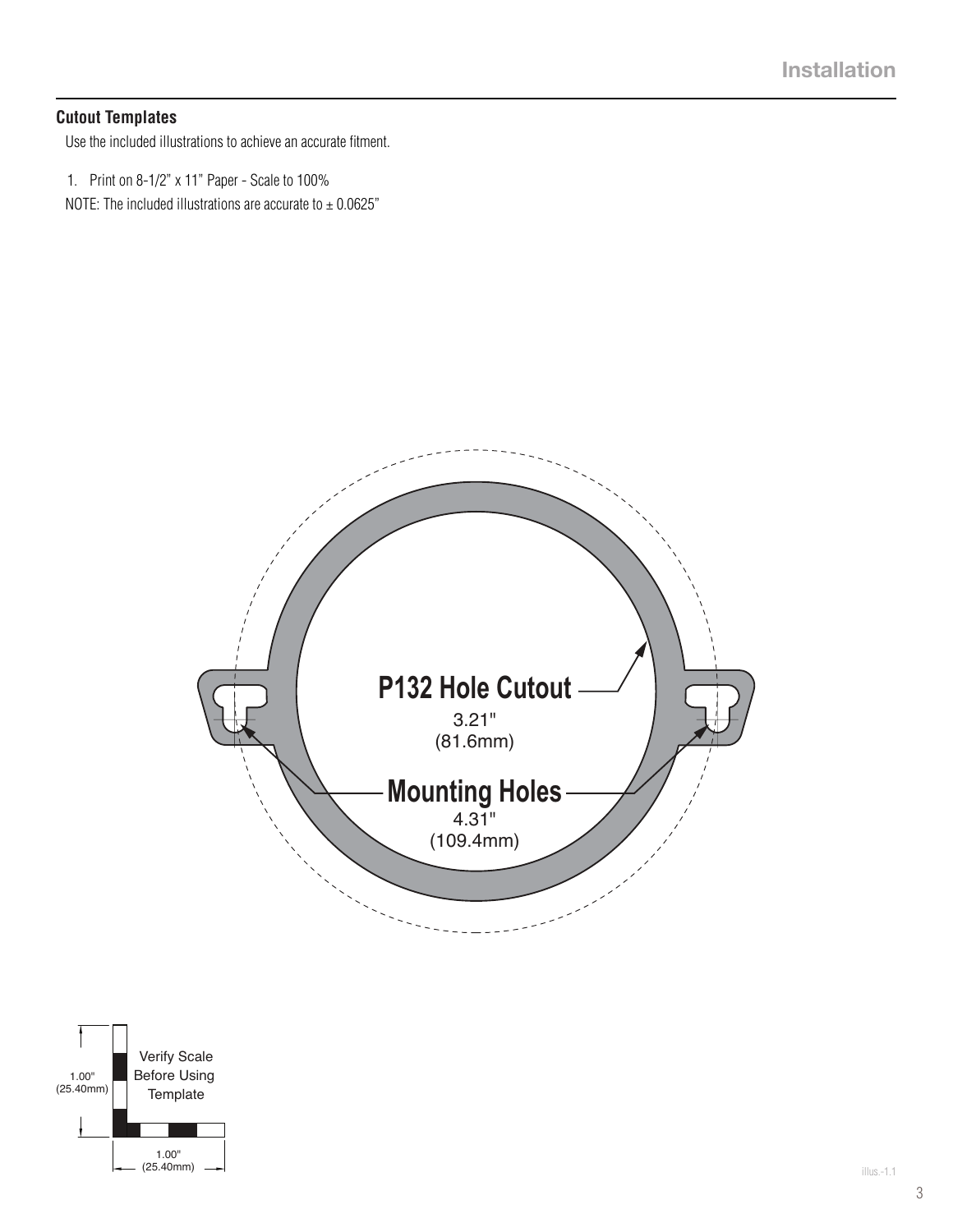

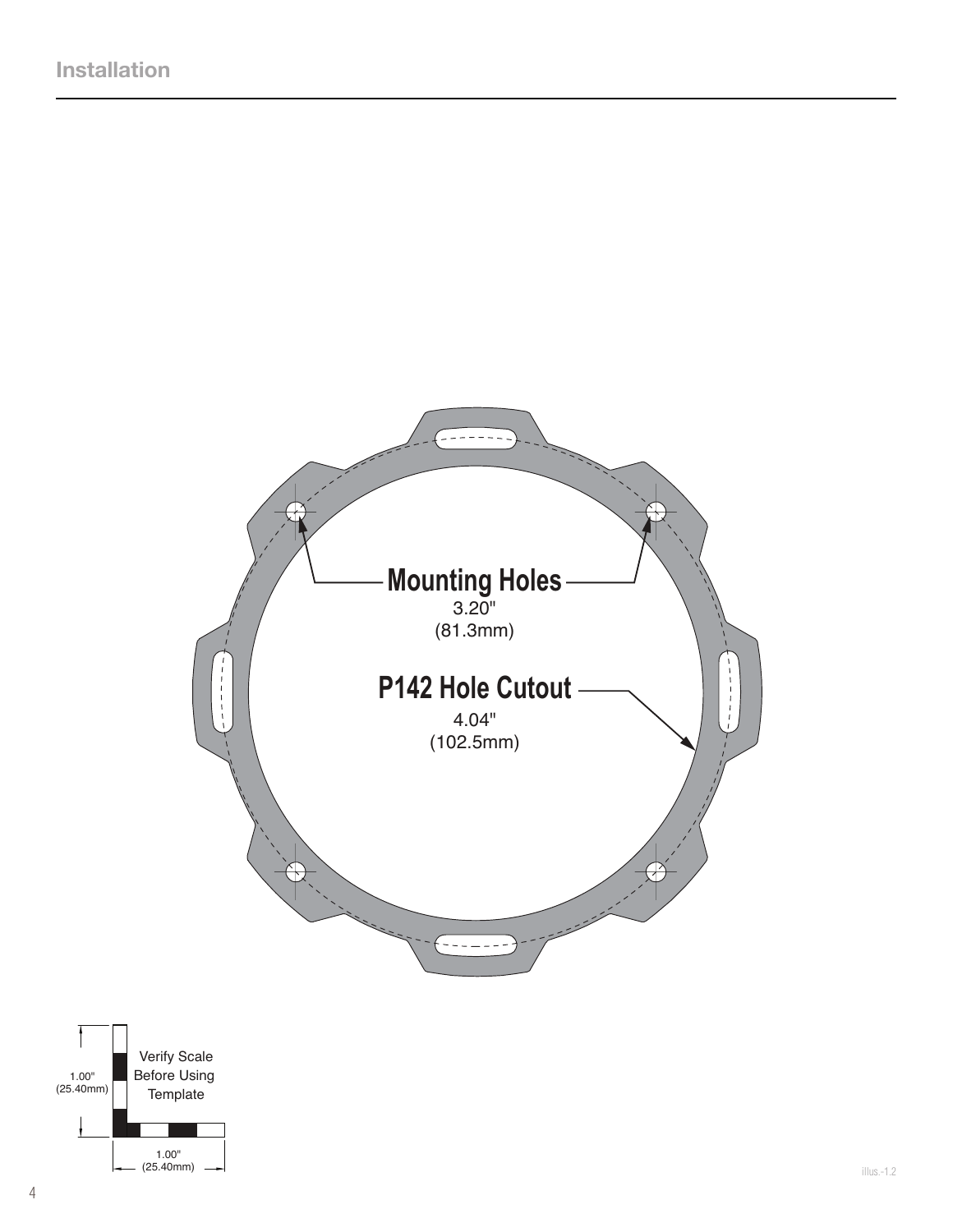# **Installation**

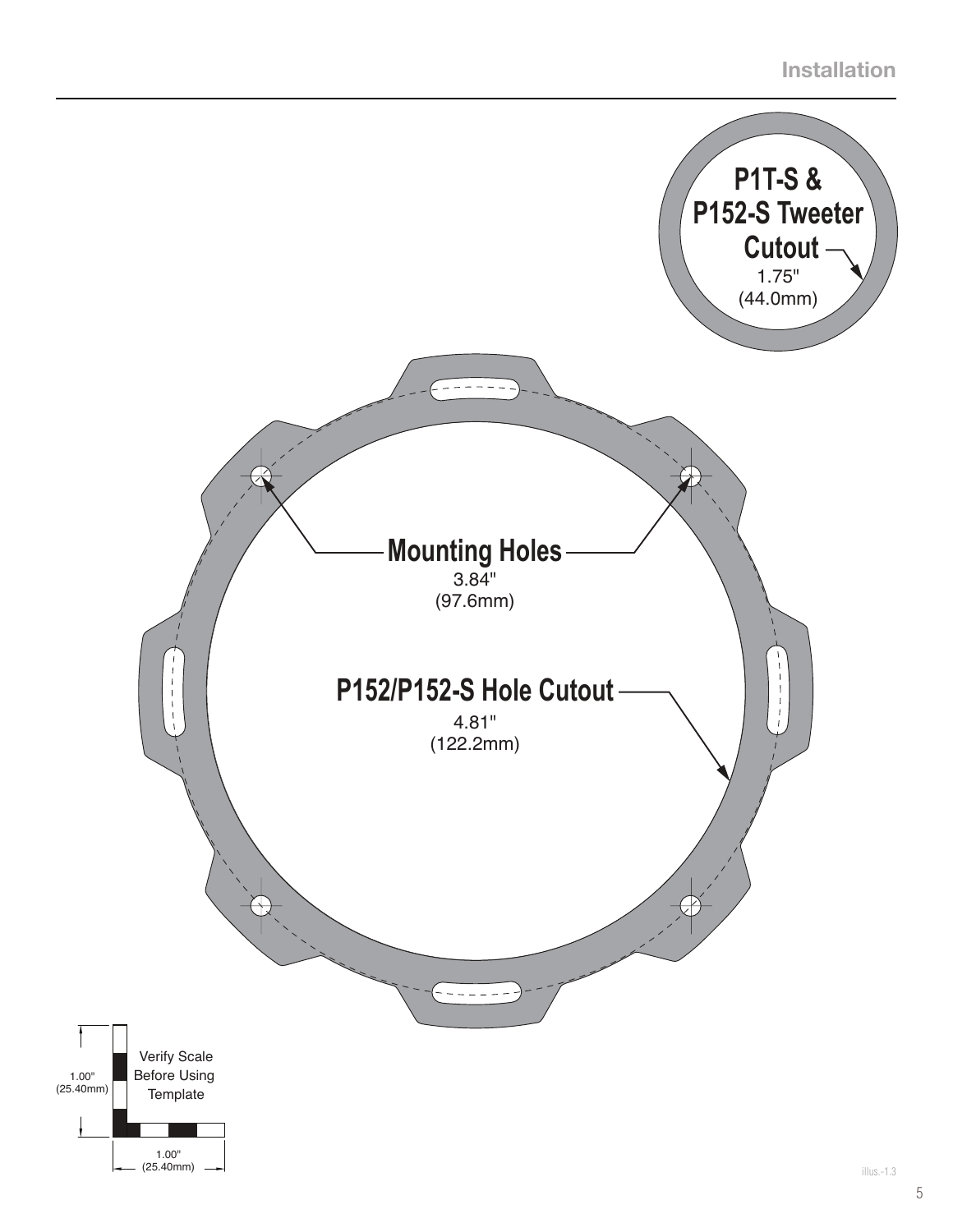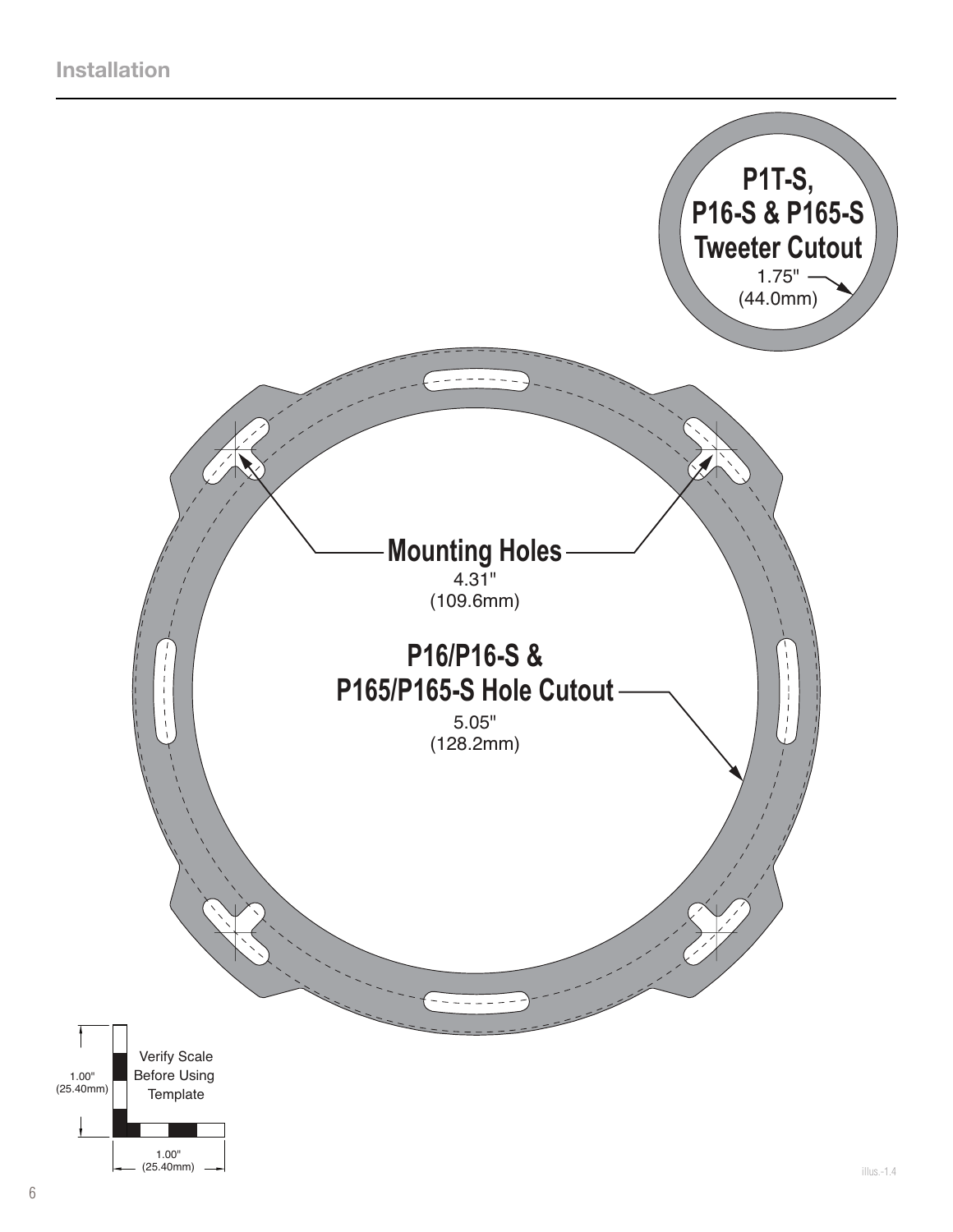# **Installation**

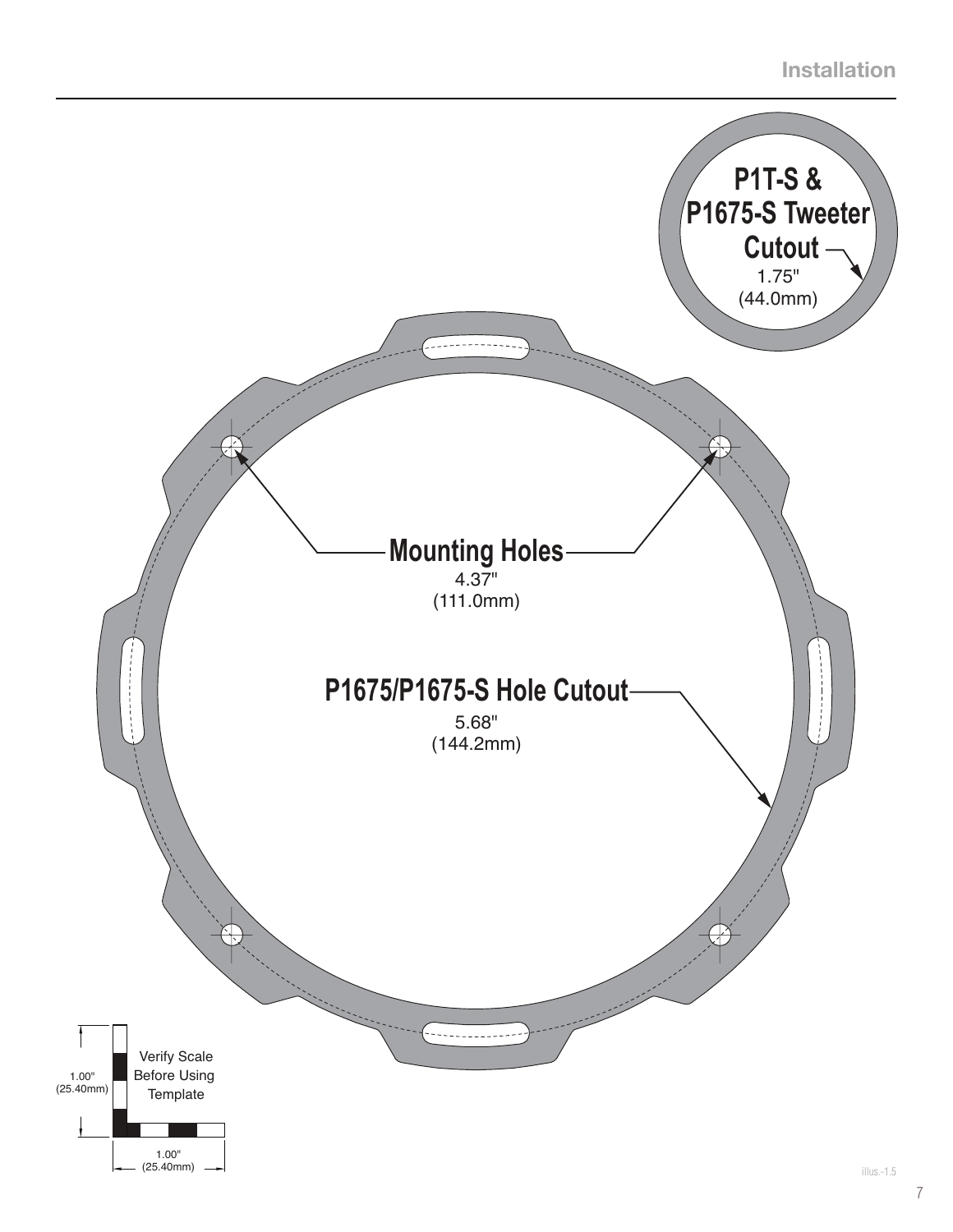

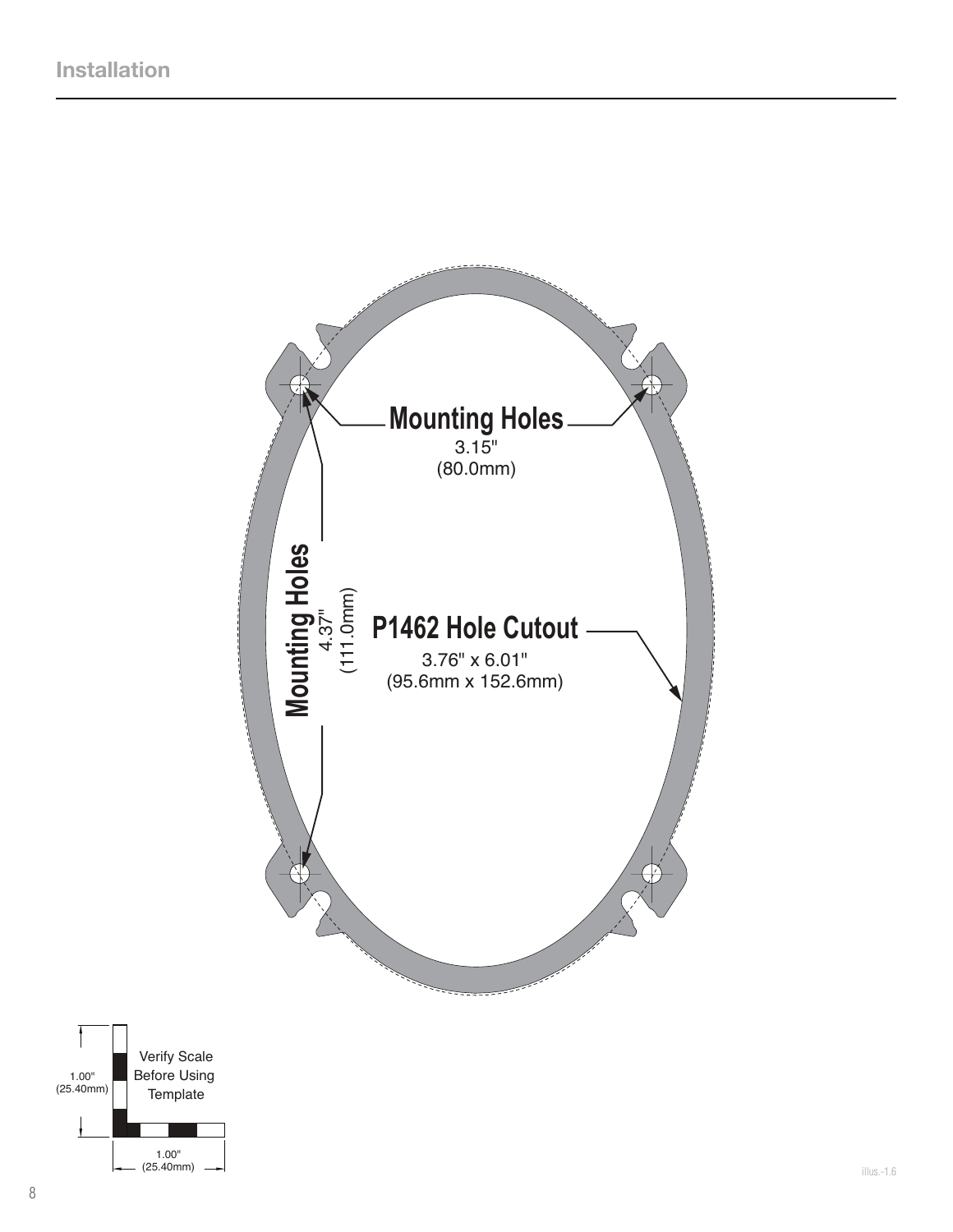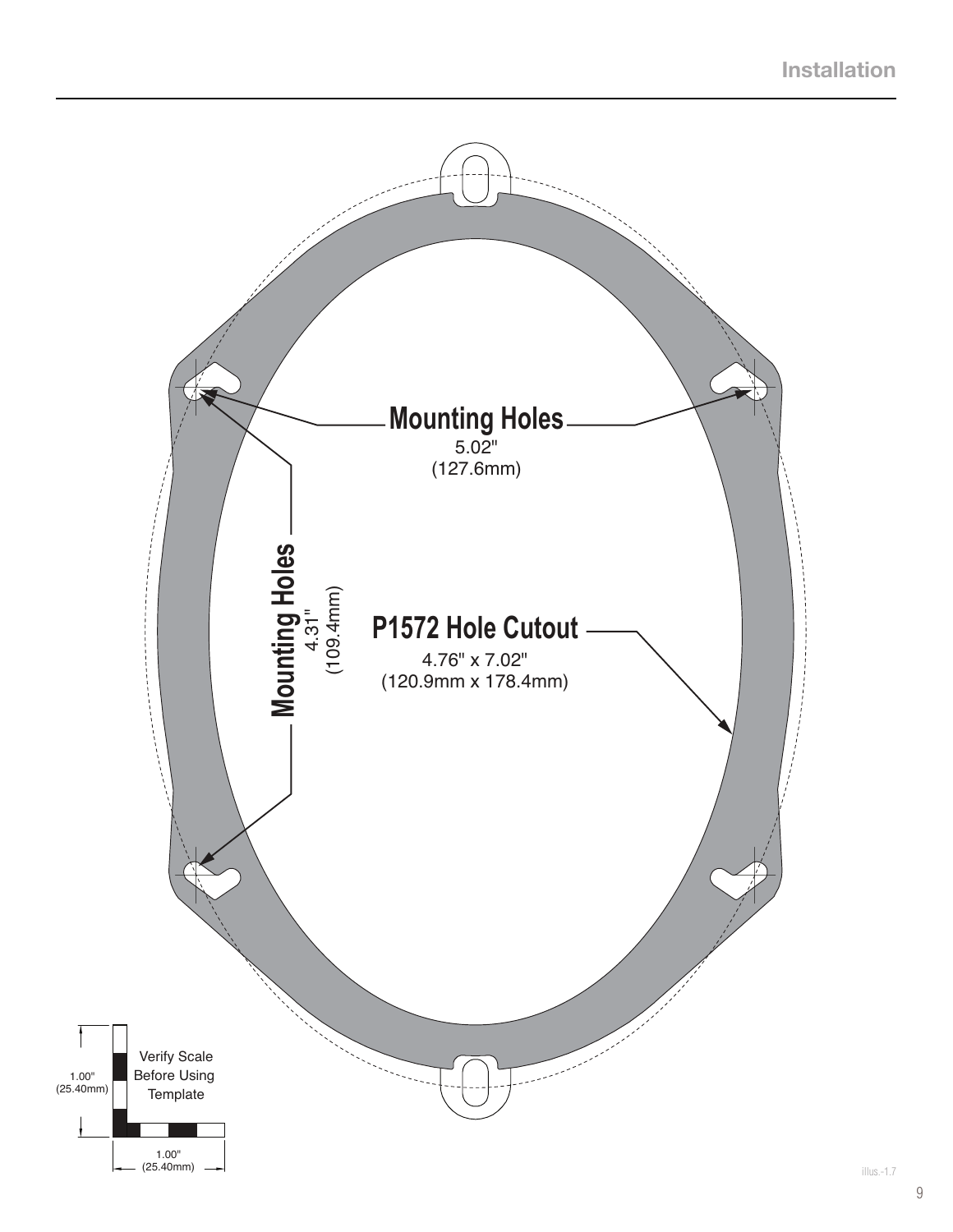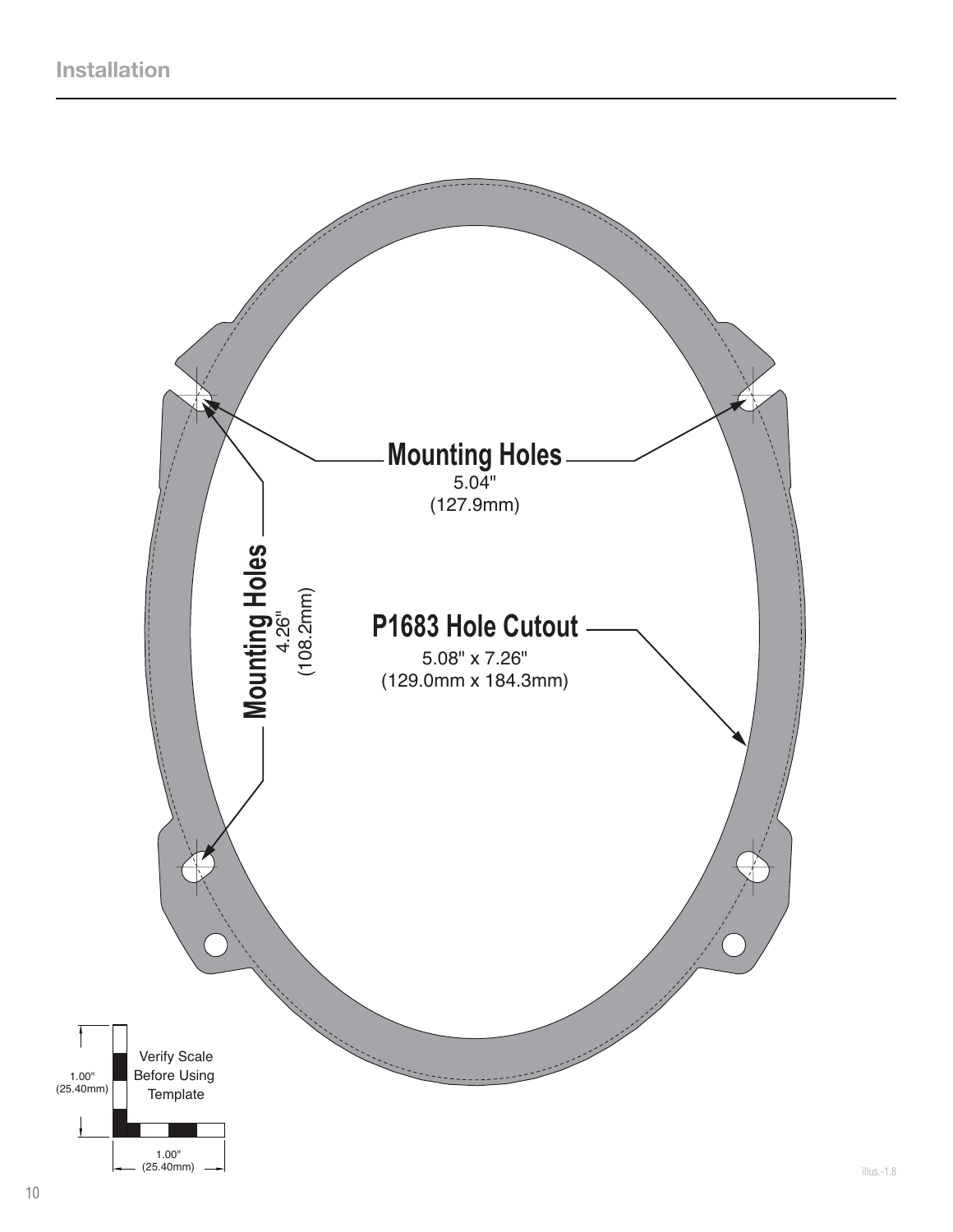